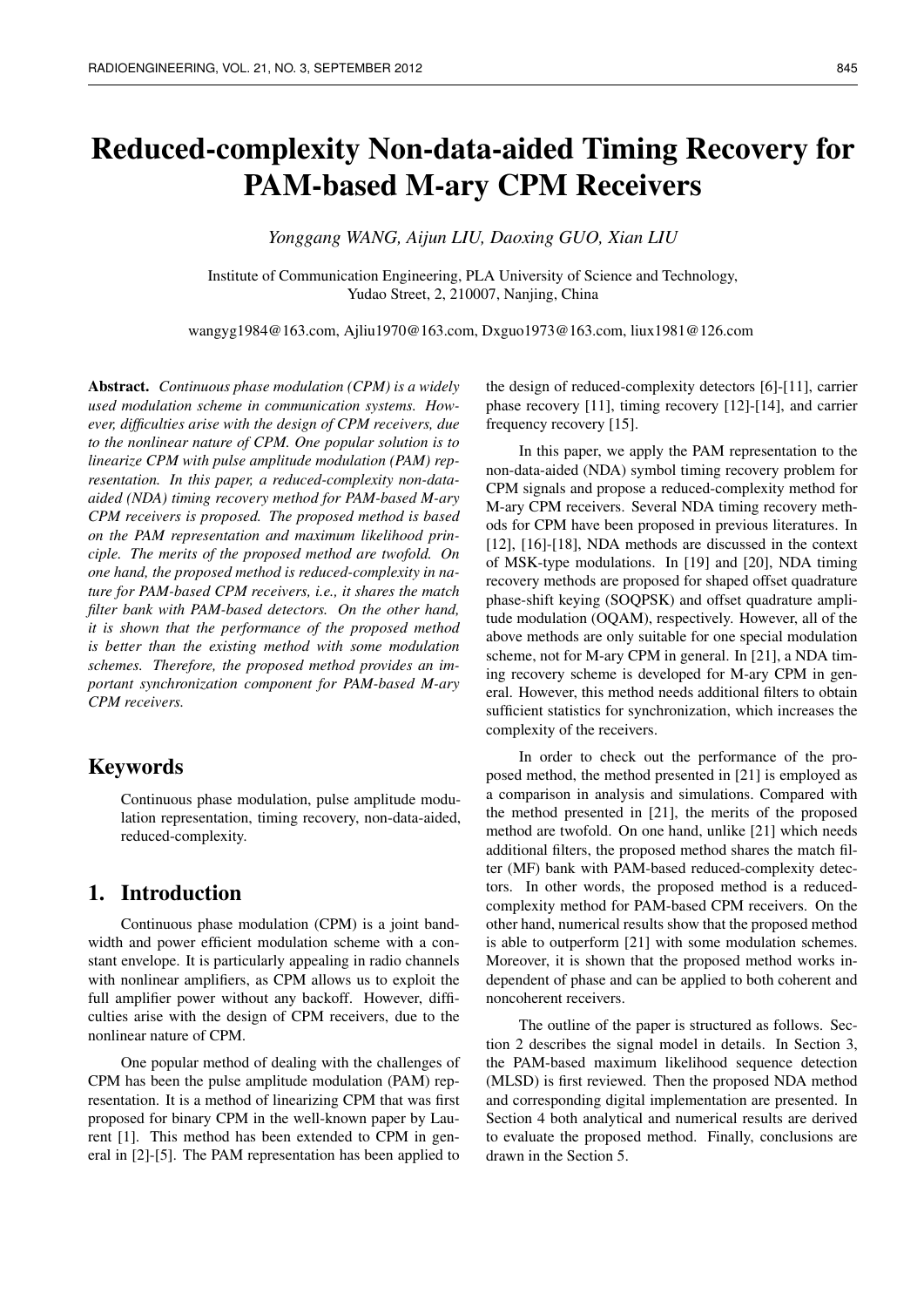Notation description:  $E(\bullet)$  is the expectation operator. The estimated and hypothesized value of *x* is referred to as  $\hat{x}$  and  $\tilde{x}$ , respectively. ( $\bullet$ )<sup>\*</sup> denotes the complex conjugate,  $\otimes$  denotes the convolution operation, and  $\cdot \cdot$  denotes the floor function. Re(*x*) denotes the real part of *x*,  $int(x)$  denotes the integer part of *x*, and  $|x|$  denotes the absolute value of *x*.

# 2. Signal Model

We introduce the conventional M-ary CPM signal model in the Subsection 2.1, and then describe the PAMbased M-ary CPM signal model in details in the Subsection 2.2.

#### 2.1 Conventional CPM Model

The complex envelope of M-ary CPM signal is described as

$$
s(t; \alpha) = \sqrt{\frac{2E_s}{T}} \exp\{j\varphi(t; \alpha)\}
$$
 (1)

where  $E_s$  is the symbol energy,  $T$  is the symbol period and  $\alpha = {\alpha_i}$  belong to an M-ary alphabet  ${\pm 1, \pm 3, \cdots}$  $\pm(M-1)$ . The phase of the signal is given by

$$
\varphi(t;\alpha) = 2\pi \sum_{i} \alpha_{i} hq(t - iT)
$$
 (2)

where *h* is the modulation index and the phase pulse  $q(t)$ is the time-integral of frequency pulse with length *LT* and area  $1/2$ .  $L = 1$  indicates that the signal is full response and  $L > 1$  means that the signal is partial response. In numerical examples discussed later, we consider two shapes of frequency pulse, i.e., length-*LT* rectangular (LREC) and length-*LT* raised-cosine (LRC).

#### 2.2 PAM-based CPM Model

It was shown by Laurent [1] that the right-hand side of (1) can be formulated as a superposition of data-modulated pulses for the special case of binary  $(M = 2)$  single-h CPM. This PAM representation of CPM has been extended to Mary CPM in [2].

Using the PAM-based model for M-ary CPM [2], we represent the complex envelope of the CPM signal as a superposition of PAM waveforms, i.e.,

$$
s(t; \alpha) = \sqrt{\frac{2E_s}{T}} \sum_{m=0}^{N-1} \sum_{i} a_{m,i} g_m(t - iT)
$$
 (3)

where  $\{a_{m,i}\}\$  are the pseudo-symbols which are a nonlinear function of the real symbol sequence  $\alpha$ ,  $\{g_m(t)\}\$ are the PAM signal pulses. *N* is the number of  $\{g_m(t)\}\$ and  $N = 2^{\log_2 M(L-1)}(M-1)$  when M is an integer power of 2. A detailed description of such pseudo-symbols can be found in [1], [2]. Similarly, the PAM pulses  $\{g_m(t)\}\$ are defined in [1], [2] explicitly.

An important property of PAM representation is that only a few PAM pulses count for the most energy of the signal [1], [2]. Exploiting this property, the less significant pulses can be discarded with optimal approximation technique [1], [2]. As a result, (3) turns out to be the reducedcomplexity form

$$
s(t; \alpha) \cong \sqrt{\frac{2E_s}{T}} \sum_{m=0}^{K-1} \sum_{i} a_{m,i} h_m(t - iT)
$$
 (4)

where  $\{h_m(t)\}\$ is the approximated PAM signal pulses, *K* is the number of  $\{h_m(t)\}\$  and  $K \leq N$ .

# 3. Proposed NDA Timing Recovery Method

We briefly review the PAM-based MLSD in Subsection 3.1 and then propose the PAM-based NDA timing recovery method in Subsection 3.2. Furthermore, the corresponding digital implementation of the proposed method is presented in Subsection 3.3.

#### 3.1 PAM-based MLSD

The signal observed at the receiver is described as

$$
r(t) = s(t - \tau; \alpha)e^{j\theta} + w(t)
$$
 (5)

where  $w(t)$  is the complex-valued additive white Gaussian noise with zero mean and power spectral density  $N_0$ . The variables  $\tau$  and  $\theta$  represent the symbol timing error and phase offset, respectively.

The symbol sequence  $\alpha$  can be recovered using MLSD. In [7], it was shown that the likelihood function of the hypothesized symbol sequence  $\tilde{\alpha}$  over the observation  $0 \le t \le L_0 T$  is

$$
\Lambda(t; \tilde{\alpha}, \theta, \tau) = \text{Re}\left[\int_{0}^{L_{0}T} r(t)s^{*}(t-\tau; \tilde{\alpha})e^{-j\theta}\right].
$$
 (6)

Inserting (4) into (6), we derive that

$$
\Lambda(t; \{\tilde{a}_{m,i}\}, \theta, \tau) \cong \text{Re}\left\{\int\limits_{0}^{L_{0}T} [r(t)e^{-j\theta} \sum_{m=0}^{K-1} \sum_{i} \tilde{a}_{m,i}^{*} h_{m}(t - iT_{s} - \tau)]\right\}.
$$
\n(7)

Changing the order of integration and summation, we have

$$
\Lambda(t; \{\tilde{a}_{m,i}\}, \theta, \tau) \cong \sum_{i=0}^{L_0-1} \text{Re}[y_i(\{\tilde{a}_{m,i}\}, \theta, \tau)] \tag{8}
$$

which can be maximized efficiently using the Viterbi algorithm (VA). The metric increment is defined as [7]

$$
y_i(\{\tilde{a}_{m,i}\}, \theta, \tau) = e^{-j\theta} \sum_{m=0}^{K-1} \tilde{a}_{m,i}^* x_{m,i}(\tau)
$$
(9)

where

$$
x_{m,i}(\tau) = r(t) \otimes h_m(-t)|_{t=\tau+iT}.
$$
 (10)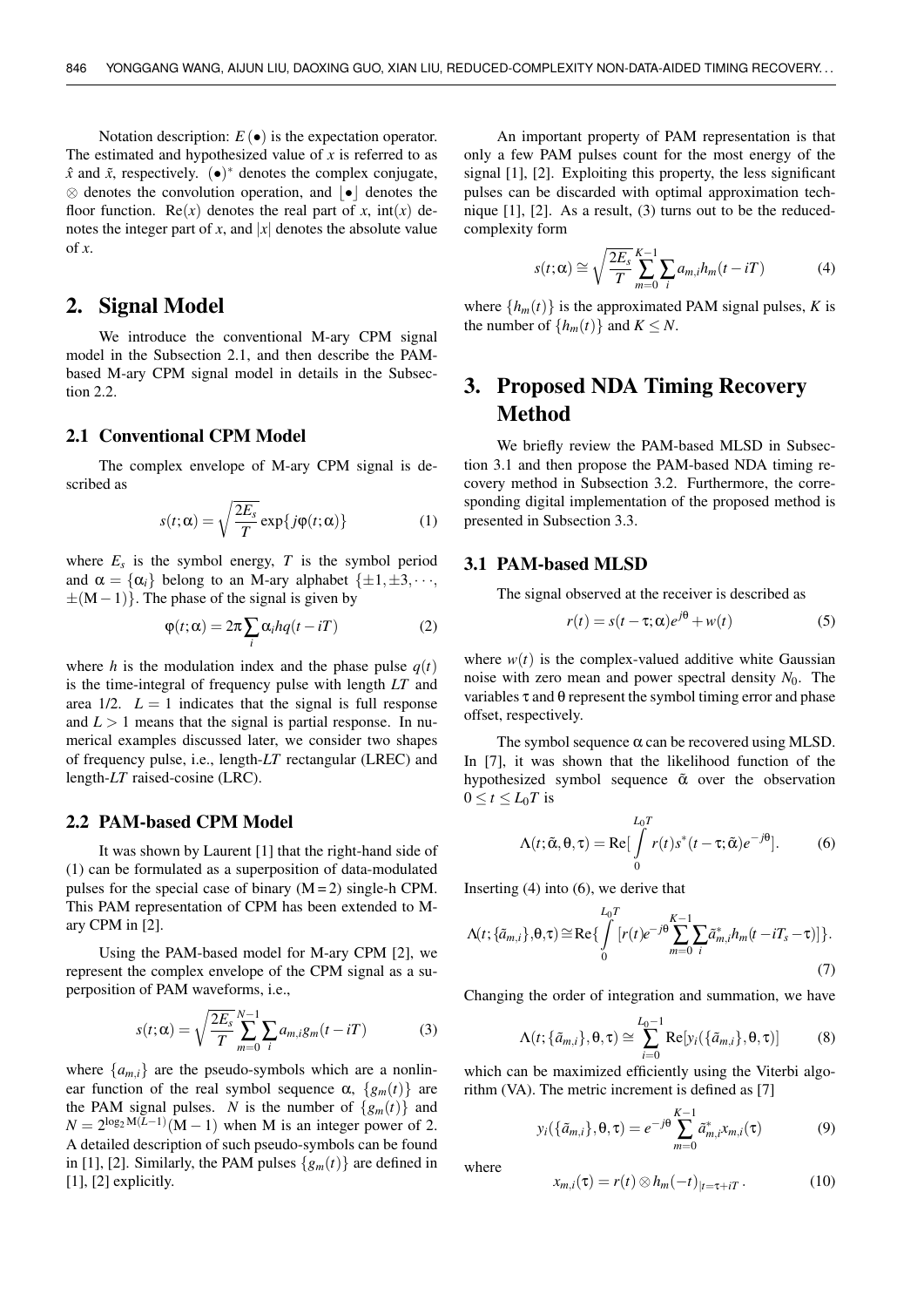Here, the time-reversed PAM pulses  $\{h_m(-t)\}\$  serve as the impulse response of MF bank and  $x_{m,i}(\tau)$  are the outputs of MF bank sampled at the time  $\tau + iT$ .

#### 3.2 Proposed PAM-based NDA Timing Recovery Method

In this subsection, we are going to derive the proposed PAM-based NDA timing recovery method. Now we assume that the timing error and phase offset are unknown. Consequently, (7) turns out to be

$$
\Lambda(t; \{\tilde{a}_{m,i}\}, \tilde{\theta}, \tilde{\tau}) = \text{Re}\big[\sum_{i=0}^{L_0-1} e^{-j\tilde{\theta}} \sum_{m=0}^{K-1} \tilde{a}_{m,i}^* x_{m,i}(\tilde{\tau})\big].
$$
 (11)

Averaging the likelihood function with respect to  $θ$ , we have

$$
\Lambda(t; \{\tilde{a}_{m,i}\}, \tilde{\tau}) \cong I_0 \left[ \sqrt{\frac{2E_s}{T}} \frac{1}{N_0} \left| \sum_{m=0}^{K-1} \sum_{i=0}^{L_0-1} \tilde{a}_{m,i}^* x_{m,i}(\tilde{\tau}) \right| \right] \tag{12}
$$

where  $I_0$  is the modified zero-order Bessel function. Here we assume a low signal to noise ratio and make the approximation, i.e.,  $I_0(\lambda) \cong 1 + \lambda^2/4$  [21]. As a result, (12) turns out to be 2

$$
\Lambda(t; \{\tilde{a}_{m,i}\}, \tilde{\tau}) \cong \left| \sum_{m=0}^{K-1} \sum_{i=0}^{L_0-1} \tilde{a}_{m,i}^* x_{m,i}(\tilde{\tau}) \right|^2.
$$
 (13)

Equation (13) can be rearranged in the following form

$$
\Lambda(t; \{\tilde{a}_{m,i}\}, \tilde{\tau}) =
$$
\n
$$
\sum_{i=0}^{L_0-1} \sum_{m_1=0}^{K-1} \sum_{m_2=0}^{K-1} \sum_{p=-i}^{L_0-1-i} \tilde{a}_{m_1,i}^* \tilde{a}_{m_2,i+p} x_{m_1,i}(\tilde{\tau}) x_{m_2,i+p}^* (\tilde{\tau}).
$$
\n(14)

Averaging the likelihood function with respect to  $\{a_{m,i}\}\$ , we have

$$
\Lambda(t;\tilde{\tau}) = \sum_{i=0}^{L_0-1} \sum_{m_1=0}^{K-1} \sum_{m_2=0}^{K-1} \sum_{p=-i}^{L_0-1-i} A_{m_1,m_2}(p) x_{m_1,i}(\tilde{\tau}) x_{m_2,i+p}^*(\tilde{\tau})
$$
\n(15)

where  $A_{m_1,m_2}(p) = E\{a_{m_1,i}^*a_{m_2,i+p}\}\$  are the autocorrelations of the pseudo-symbols. The expression and property of these autocorrelation functions are well-known and the interested reader can refer to [1], [2] for details. Particularly, it is shown that absolute value of the autocorrelation functions is a decreasing function of  $|p|$  [1], [2]. This property enables us to further reduce the complexity of the proposed method by truncating the likelihood function with respect to *p*. Consequently, (15) turns out to be

$$
\Lambda(t; \tilde{\tau}) \cong \sum_{i=0}^{L_0-1} \sum_{m_1=0}^{K-1} \sum_{m_2=0}^{K-1} \sum_{p=-d}^{d} A_{m_1, m_2}(p) x_{m_1, i}(\tilde{\tau}) x_{m_2, i+p}^*(\tilde{\tau})
$$
\n(16)

where *d* is a design parameter. We can infer that the performance of the proposed method will improve as *d* increases. This inference is further verified in Section 4.

Now we look for the value of τ. We define  $\Lambda(t; \tilde{\tau})$  as the derivative of  $\Lambda(t; \tilde{\tau})$  with respect to  $\tau$ . Then this problem can be solved by forcing  $\dot{\Lambda}(t;\tilde{\tau})$  to zero. It is shown that



Fig. 1. Digital implementation of the proposed PAM-based NDA timing recovery system.

$$
\dot{\Lambda}(t;\tilde{\tau}) \cong 2\text{Re}\big\{\sum_{i=0}^{L_0-1}\sum_{m_1=0}^{K-1}\sum_{m_2=0}^{K-1}\sum_{p=-d}^d A_{m_1,m_2}(p)x_{m_1,i}(\tilde{\tau})\dot{x}_{m_2,i+p}^*(\tilde{\tau})\big\}\tag{17}
$$

where  $\dot{x}_{m,i}(\tilde{\tau})$  is the time derivation of  $x_{m,i}(\tilde{\tau})$  sampled at the time  $\tilde{\tau} + iT$ . A discrete-time differential is used to implement  $\dot{x}_{m,i}(\tilde{\tau})$ , which will be discussed in the next subsection.

Then, the value of  $\tau$  can be estimated in a recursive manner every  $L_0T$ .

$$
\hat{\tau}_{n+1} = \hat{\tau}_n - \gamma e_n \tag{18}
$$

where  $\hat{\tau}_n$  is the n-th estimation of  $\tau$ ,  $e_n$  is the n-th error signal. γ represents the step size of the first order phase lock loop (PLL), which can be derived from the following expressions

$$
\gamma = \frac{1}{E\left(\frac{\partial \Lambda(t;\tau)}{\partial \tau} | \hat{\tau} = \tau\right)}.\tag{19}
$$

#### 3.3 Digital Implementation

Fig. 1 shows a digital implementation of the proposed method. First, the discrete signal  $r(k)$  is sampled from  $r(t)$ at an oversample rate *Q*. A sample interpolator is used to synchronize the samples based on the most recent timing estimate  $\hat{\tau}_n$ . Then the synchronized samples are fed to the MF bank. The output of MF bank are denoted as  $x_{m,i,l}(\tau)$ , where  $i = \text{int}(k/Q)$  and  $l = kmod-Q$ .

In order to generate the error signals, we need to obtain  $x_{m,i}(\tau)$  and  $\dot{x}_{m,i}(\tau)$ . Notice that  $x_{m,i}(\tau)$  can be obtained by a proper combination of  $x_{m,i,l}(\tau)$ , and  $\dot{x}_{m,i}(\tau)$  can be obtained by a proper combination of  $\dot{x}_{m,i,l}(\tau)$ , where  $\dot{x}_{m,i,l}(\tau)$  is the time derivation of  $x_{m,i,l}(\tau)$  [22], i.e.,

$$
\dot{x}_{m,i,l}(\tau) = \frac{1}{2QT}[x_{m,i,l+1}(\tau) - x_{m,i,l-1}(\tau)].
$$
 (20)

At the same time, the MF outputs  $x_{m,i,l}(\tau)$  are sampled at the symbol rate and then sent to PAM-based Viterbi algorithm (VA) [6]-[11] to obtain branch metrics.

It is worth noting that the proposed method works independent of phase recovery, which means that the proposed method can be applied to both coherent and noncoherent CPM receivers. The only difference is that a additional phase estimator is needed for the noncoherent system. Moreover, as the same MF outputs are utilized in both the proposed method and PAM-based detectors, the proposed method is reduced-complexity in nature, i.e., it does not need additional filters to obtain the statistics for synchronization when applied to the PAM-based CPM receivers.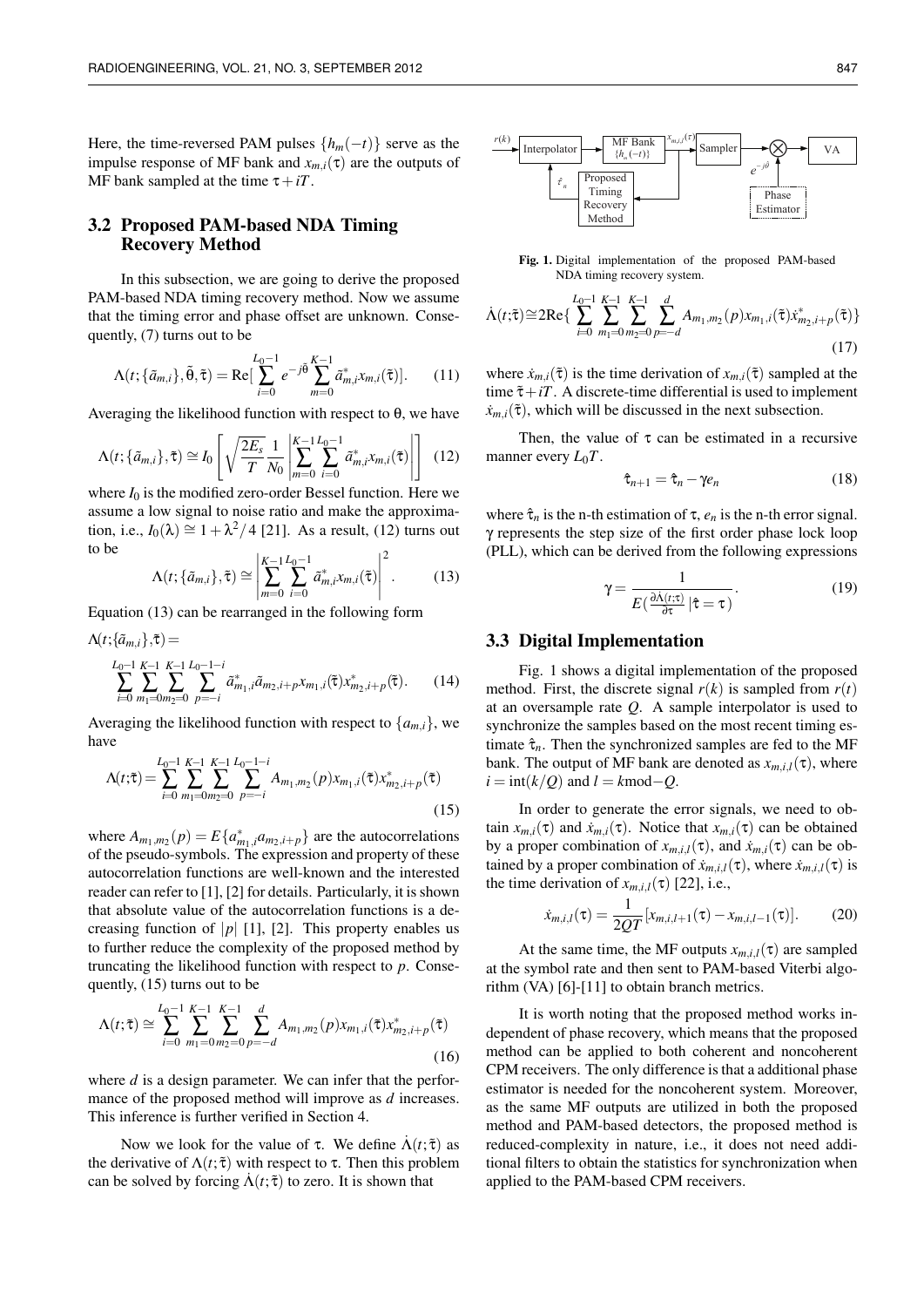# 4. Performance

In Subsection 4.1, both the analytical and simulated results of S-curves for the proposed method are derived. Furthermore, the tracking performance of the proposed method is investigated by simulation in Subsection 4.2. Finally, the computational complexity of our proposed method and the method presented in [21] are compared in Subsection 4.3.

#### 4.1 S-curves

The S-curve is a key characteristic that establishes the loop acquisition properties. It is defined as the expected value of the error signal  $e_n$  as a function of the timing offset, i.e.

$$
S(\delta) = E\{e_n | \delta\}
$$
 (21)

where the timing offset is defined as  $\delta = \tau - \hat{\tau}$ . The S-curves give an easy method to identify the stable lock points for the method. It is also used to calculate the step size of first order PLL.

Without loss of generality, we let  $\hat{\tau} = 0$ . Inserting (17) into (21) , we have

$$
S(\delta) =
$$
  
\n
$$
2\text{Re}\left\{\sum_{i=0}^{L_0-1}\sum_{m_1=0}^{K-1}\sum_{m_2=0}^{K-1}\sum_{p=-d}^{d}A_{m_1,m_2}(p)E[x_{m_1,i}(\delta)x_{m_2,i+p}^*(\delta)]\right\}.
$$
  
\n(22)

The computation of  $E[x_{m_1,i}(\delta)x^*_{m_2,i+p}(\delta)]$  is a straightforward but awkward task. The final results can be derived as follows

$$
E[x_{m_1,i}(\delta)x_{m_2,i+p}^*(\delta)] =
$$
  
\n
$$
(n_1+D_{m_1})T (n_2+D_{m_2})T K-1 K-1 I_{12} I_{22}
$$
  
\n
$$
\int_{n_1T} \int_{n_2T} \sum_{q_1=0}^{n_2T} \sum_{q_2=0}^{n_1} \sum_{i_1=i_1}^{i_2} \sum_{i_2=i_1}^{i_2} \sum_{i_1=1}^{i_2} \sum_{i_1=1}^{i_1} \sum_{i_2=i_2}^{i_2} \sum_{i_1=1}^{i_2} \sum_{i_1=1}^{i_2} \sum_{i_1=1}^{i_2} \sum_{i_1=1}^{i_2} \sum_{i_1=1}^{i_2} \sum_{i_1=1}^{i_2} \sum_{i_1=1}^{i_2} \sum_{i_1=1}^{i_2} \sum_{i_1=1}^{i_2} \sum_{i_1=1}^{i_2} \sum_{i_1=1}^{i_2} \sum_{i_1=1}^{i_2} \sum_{i_1=1}^{i_2} \sum_{i_1=1}^{i_2} \sum_{i_1=1}^{i_2} \sum_{i_1=1}^{i_2} \sum_{i_1=1}^{i_2} \sum_{i_1=1}^{i_2} \sum_{i_1=1}^{i_2} \sum_{i_1=1}^{i_2} \sum_{i_1=1}^{i_2} \sum_{i_1=1}^{i_2} \sum_{i_1=1}^{i_2} \sum_{i_1=1}^{i_2} \sum_{i_1=1}^{i_2} \sum_{i_1=1}^{i_2} \sum_{i_1=1}^{i_2} \sum_{i_1=1}^{i_2} \sum_{i_1=1}^{i_2} \sum_{i_1=1}^{i_2} \sum_{i_1=1}^{i_2} \sum_{i_1=1}^{i_2} \sum_{i_1=1}^{i_2} \sum_{i_1=1}^{i_2} \sum_{i_1=1}^{i_2} \sum_{i_1=1}^{i_2} \sum_{i_1=1}^{i_2} \sum_{i_1=1}^{i_2} \sum_{i_1=1}^{i_2} \sum_{i_1=1}^{
$$

 $\cdot h_{m_2}(t_2 - \delta - i_2T)h_{q_2}(t_2 - n_2T)dt_1dt_2$ 

with

$$
I_{k1} = \lfloor (t_k - \delta)/T \rfloor - D_{q_k} + 1, k = 1, 2 \tag{24}
$$

and

$$
I_{k2} = \lfloor (t_k - \delta)/T \rfloor, k = 1, 2 \tag{25}
$$

where  $\dot{h}_m(t)$  is the time derivation of  $h_m(t)$ .

Fig. 2 and Fig. 3 present the analytical and simulated Scurves of the proposed method with two schemes, i.e.,  $M = 2$ , 1REC,  $h = 1/2$  scheme and  $M = 4$ , 2RC,  $h = 1/4$  scheme. The parameters of the simulation are set to be  $K = 1, d = 0$  for the M = 2, 1REC, h =  $1/2$  scheme and  $K = 3, d = 1$  for the  $M = 4$ , 2RC, h = 1/4 scheme, respectively. As shown in the figures, the analytical curves confirm the numerical results accurately. Moreover, no stable false lock points exist for the proposed method in these schemes. Simulations for other modulation schemes yield similar results (not shown).



Fig. 2. S-curves for the proposed method with  $M = 2$ , 1REC,  $h = 1/2$  scheme.



Fig. 3. S-curves for the proposed method with  $M = 4$ , 2RC,  $h = 1/4$  scheme.

#### 4.2 Tracking Performance

In this subsection, we will investigate the tracking performance of the proposed method. Unfortunately, no analytical method has been found to evaluate the tracking performance. Thus, we shall rely on the simulation results.

Figs. 4 - 7 present the tracking performance of the proposed method with several schemes, i.e.,  $M = 2$ ,  $h = 1/2$ , L = 1 schemes,  $M = 4$ , h = 1/4, L = 1 schemes,  $M = 2$ , h = 1/2,  $L = 2$  schemes and  $M = 4$ ,  $h = 1/4$ ,  $L = 2$  schemes. In order to check out the performance of the proposed method, the tracking performance of [21] and modified Cramer-Rao bound (MCRB) [21] are also shown as comparisons. In the figures the proposed method is called Prop for short, while the method presented in [21] is called Exist for short. Timing errors are normalized to the symbol period. The observation length  $L_0$  is set to be 200 and the oversample rate Q is set to be 8. The number of PAM pulses *K* is set to be 1 for  $M = 2$ schemes and 3 for  $M = 4$  schemes, respectively. The parameter *d* is set to be 1 for  $L = 1$  schemes and 3 for  $L = 2$  schemes, respectively. It is shown that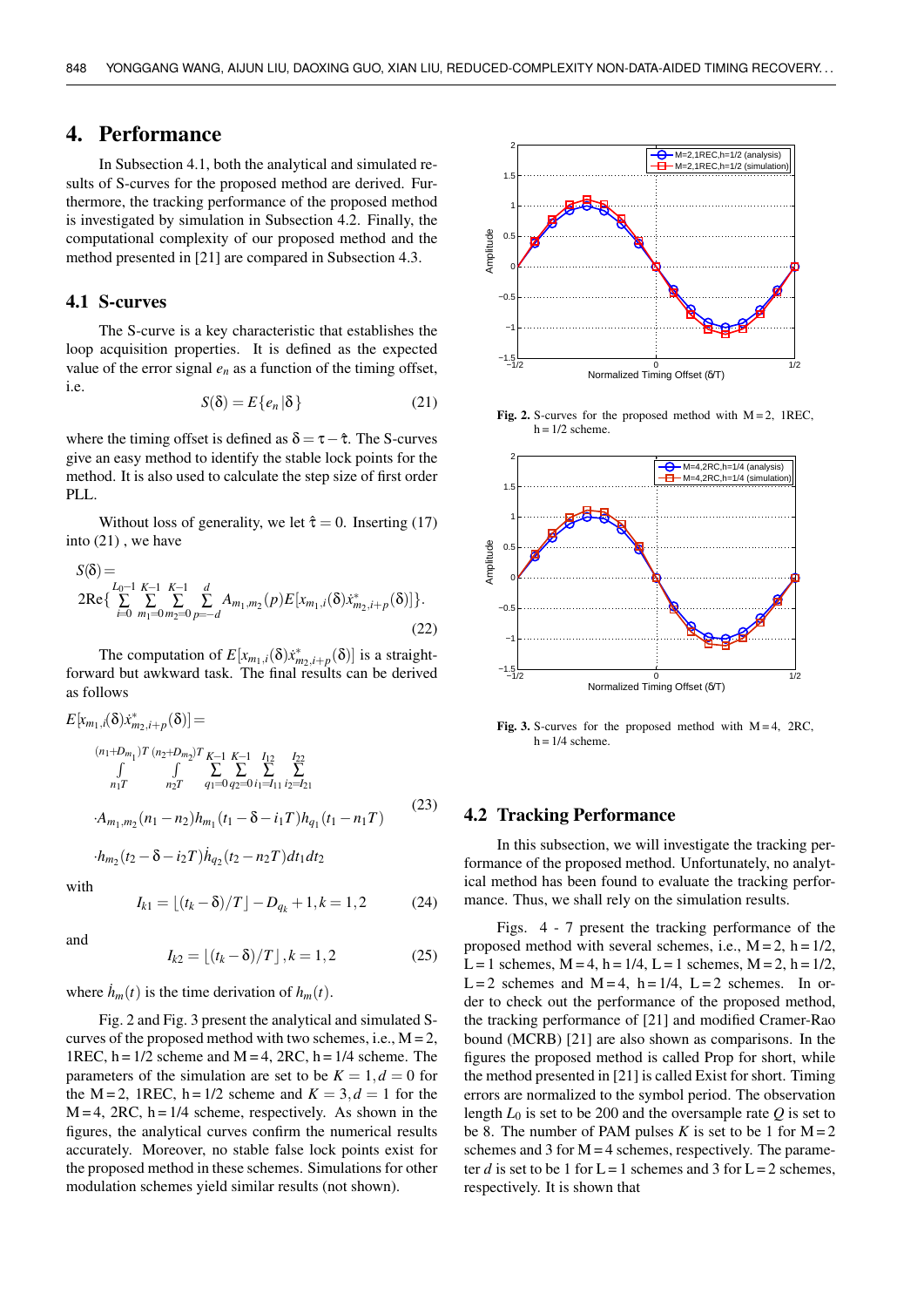

Fig. 4. Normalized timing error variance for the proposed method and method presented in [21] with  $M = 2$ ,  $h = 1/2$ ,  $L = 1$  schemes.



Fig. 5. Normalized timing error variance for the proposed method and method presented in [21] with  $M = 4$ , h = 1/4,  $L = 1$  schemes.

- The performance of the proposed method is good for full response schemes, as well as the method presented in [21], but partial response schemes are more difficult to synchronize for both methods. This phenomenon can be explained as follows. During the averaging approach, NDA timing recovery methods suffer self-noises from the inter-symbol interference (ISI) of signals. Thus, limitations arise with partial response schemes with which the ISI exists.
- Similarly, the performance with LRC schemes is better than LREC schemes, due to the fact that ISI is more severe with LREC schemes than LRC schemes.
- The proposed method outperforms the method presented in [21] with some modulation schemes, e.g.,  $M = 2$ ,  $h = 1/2$ , 2RC scheme and  $M = 4$ ,  $h = 1/4$ , 2RC



Fig. 6. Normalized timing error variance for the proposed method and method presented in [21] with  $M = 2$ ,  $h = 1/2$ ,  $L = 2$  schemes.



Fig. 7. Normalized timing error variance for the proposed method and method presented in [21] with  $M = 4$ ,  $h = 1/4$ ,  $L = 2$  schemes.

scheme. Though no analytical method has been found to evaluate such phenomenon, we can give the explanation as follows. The two method average the likelihood function over data in different manners, i.e., in [21] the likelihood function is averaged over actual symbols  $\{\alpha_i\}$ , while it is averaged over pseudo-symbols  $\{a_{m,i}\}$ in our method. As a result, the two methods suffer selfnoises in different manners and it is possible that the proposed method suffers less self-noises than the one presented in [21] with some modulation schemes.

Furthermore, the effect of parameter  $K$  and  $d$  is investigated in Fig. 8. In this figure, the modulation scheme is  $M = 4$ , 2RC, h = 1/4 scheme. The observation length  $L_0$  is set to be 100 and the oversample rate *Q* is set to be 8. According to the figure, we can infer that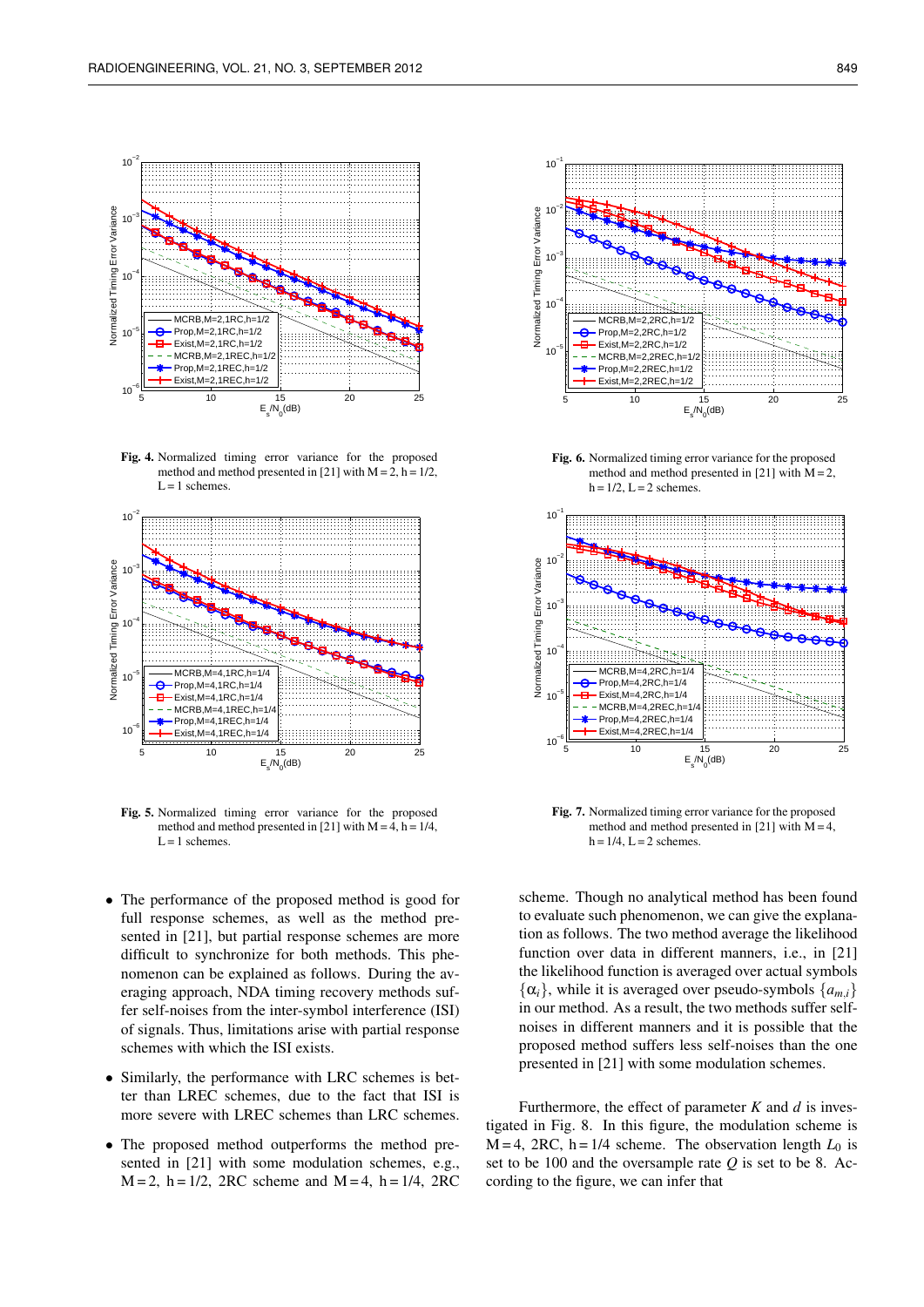

Fig. 8. Normalized timing error variance with  $M = 4$ , 2RC,  $h = 1/4$  scheme.

| Algorithm,                | Additions  | Multiplications |
|---------------------------|------------|-----------------|
| <b>Modulation</b> schemes | per symbol | per symbol      |
| Proposed Method,          |            |                 |
| $M = 2, L = 1$ schemes    | 5          | 6               |
| Method presented in [21], |            |                 |
| $M = 2$ , $L = 1$ schemes | 560        | 1120            |
| Proposed Method,          |            |                 |
| $M = 4$ , $L = 2$ schemes | 33         | 54              |
| Method presented in [21], |            |                 |
| $M = 4$ , $L = 2$ schemes | 816        | 1632            |

Tab. 1. Computational complexity comparison between the proposed method and method presented in [21].

- The performance of the proposed method improves as the number of MFs *K* increases. This phenomenon corresponds to what has been found with PAM-based detectors [6]-[11] and decision-directed timing estimator [13].
- As we have expected in Subsection 3.2, the normalized timing error variance is an decreasing function of *d*.
- Minor improvement is seen if *K* and *d* exceed certain values. Moreover, the complexity of the proposed method increases as *K* and *d* grows. Therefore, we can infer that optimal values of *K* and *d* exist for a special modulation scheme, which minimizes the complexity while satisfactory performance is still maintained.

#### 4.3 Computational Complexity

In Tab. 1, the computational complexity of the proposed method and the method presented in [21] are compared with several typical modulation schemes, i.e.,  $M = 2$ , L = 1 schemes and  $M = 4$ , L = 2 schemes. The number of PAM pulses  $K$  is set to be 1 for  $M = 2$  schemes and 3 for  $M = 4$  schemes, respectively. The parameter *d* is set to be 1 and the oversample rate  $Q$  is set to be 8. The multiplication and additions referred are all real. In consideration of the reduced-complexity nature of the method, MFs are not taken

into account when we calculate the complexity of the proposed method. As shown in the table, compared with [21], the proposed method reduces the computational complexity remarkably when applied to PAM-based CPM receivers.

# 5. Conclusion

In this paper, we propose a reduced-complexity NDA timing recovery method for PAM-based M-ary CPM receivers. A digital implementation of the proposed method which is easy to be realized is also presented. Compared with the existing method in [21], the proposed method is reduced-complexity in nature, due to the fact that it shares the MF bank with PAM-based CPM detectors. Furthermore, numerical results show that the performance of the proposed method is better than the existing method in [21] with some modulation schemes. Therefore, the proposed method provides an important synchronization component for the PAMbased M-ary CPM receivers.

# Acknowledgements

The authors would like to thank the reviewers whose comments led to improvements to the paper.

# References

- [1] LAURENT, P. A. Exact and approximate construction of digital phase modulations by superposition of amplitude modulated pulses (AMP). *IEEE Transactions on Communications*, 1986, vol. 34, no. 2, p. 150 - 160.
- [2] MENGALI, U., MORELLI, M. Decomposition of M-ary CPM signals into PAM waveforms. *IEEE Transactions on Information Theory*, 1995, vol. 41, no. 5, p. 1265 - 1275.
- [3] PERRINS, E., RICE, M. PAM decomposition of M-ary multi-h CPM. *IEEE Transactions on Communications*, 2005, vol. 53, no. 12, p. 2065 - 2075.
- [4] PERRINS, E., RICE, M. PAM representation of ternary CPM. *IEEE Transactions on Communications*, 2008, vol. 56, no. 12, p. 2020 - 2024.
- [5] CARIOLARO, G., A system-theory approach to decompose CPM signals into PAM waveforms. *IEEE Transactions on Communications*, 2010, vol. 58, no. 1, p. 200 - 210.
- [6] KALEH, G. K. Simple coherent receivers for partial response continuous phase modulation. *IEEE Transactions on Communications*, 1989, vol. 7, no. 12, p. 1427 - 1436.
- [7] PERRINS, E., RICE, M. A new performance bound for PAMbased CPM detectors. *IEEE Transactions on Communications*, 2005, vol. 53, no. 10, p. 1688 - 1696.
- [8] PERRINS, E., KUMARASWAMY, B. Decision feedback detectors for SOQPSK. *IEEE Transactions on Communications*, 2009, vol. 57, no. 8, p. 2359 - 2368.
- [9] PERRINS, E., RICE, M. Reduced-complexity approach to iterative detection of coded SOQPSK. *IEEE Transactions on Communications*, 2007, vol. 55, no, 7, p. 1354 - 1362.